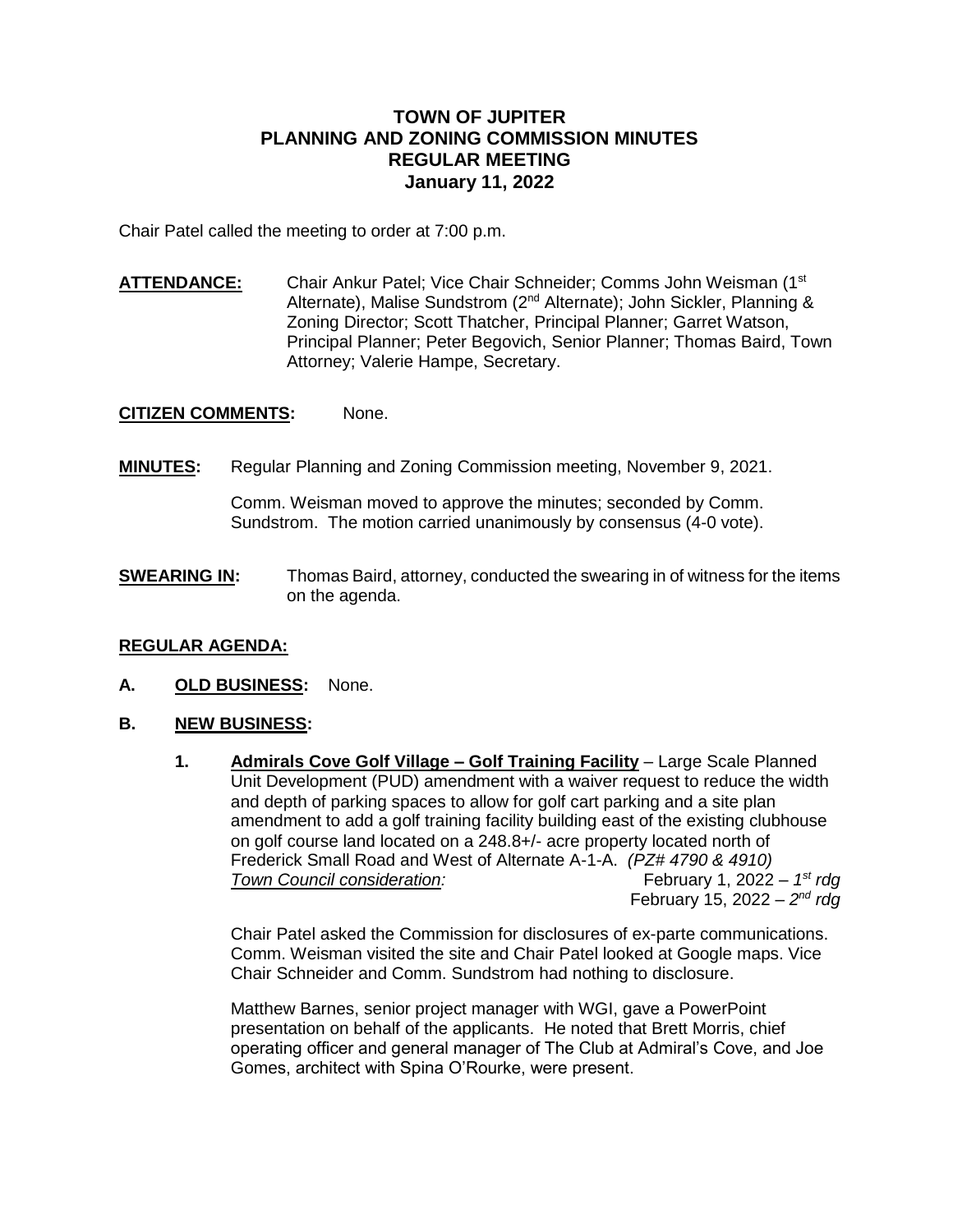## **Admirals Cove Golf Village – cont'd**

Mr. Barnes described the requests and proposed changes to the site. No external traffic will be added. He concluded by saying there will be no negative impacts to the PUD and none of the members have objected to the project.

Scott Thatcher, principal planner, gave a brief presentation and said staff recommended approval of the applicant's requests and made a few clarifications.

Comm. Sundstrom asked the applicant if they had received any feedback from the community regarding the parking plan. Mr. Morris replied that they had not received any negative comments.

Chair Patel asked the following:

*Has a parking plan had been submitted to the community?* Mr. Barnes said no; it was a written description.

*Why is the ADA parking space placed so far from the golf instruction building?* Mr. Barnes said that was placed as close to the building as possible. *Will the training facility be available for rent?* Mr. Morris said no. *Is the applicant planning any electric vehicle charging stations?* Mr. Morris said no.

Chair Patel questioned the \$5,000 contribution would be enough public benefit for a waiver. Mr. Sickler, director of Planning and Zoning, replied that \$5,000 was the amount proposed by the applicant and Council will determine whether that is adequate.

Chair Patel opened the floor to public comments and there was no response.

The commissioners expressed support for the project. Comm. Sundstrom said she agreed that \$5,000 may be too small a contribution for a public benefit. Mr. Sickler explained that the budget for the Gateways project is over \$300,000 and this is intended to be a contribution toward that. Chair Patel said he would not argue the point but let Council decide what is appropriate. He also said the ADA parking space should be directly by the facility or there should be a provision to shuttle a disabled person from the parking lot.

Vice Chair Schneider moved to recommend approval of the applications with staff recommendations; seconded by Comm. Weisman. The motion carried unanimously by consensus (4-0 vote).

**2. Sunoco at Sims Creek Plaza** – Site plan amendment application to modernize an existing nonconforming eight position automotive fueling station with a 2,465 square foot convenience store, located on a  $0.6 \pm$  acre property at 1651 West Indiantown Road. *(PZ# 4765)*  **Town Council consideration:** Town Town Tebruary 15, 2022

Chair Patel asked the Commission for disclosures of ex-parte communications. Comm. Sundstrom said she spoke with staff and the Jupiter Police Department. Vice Chair Schneider and Comm. Weisman drove by the site. Chair Patel said he drives by the site almost daily.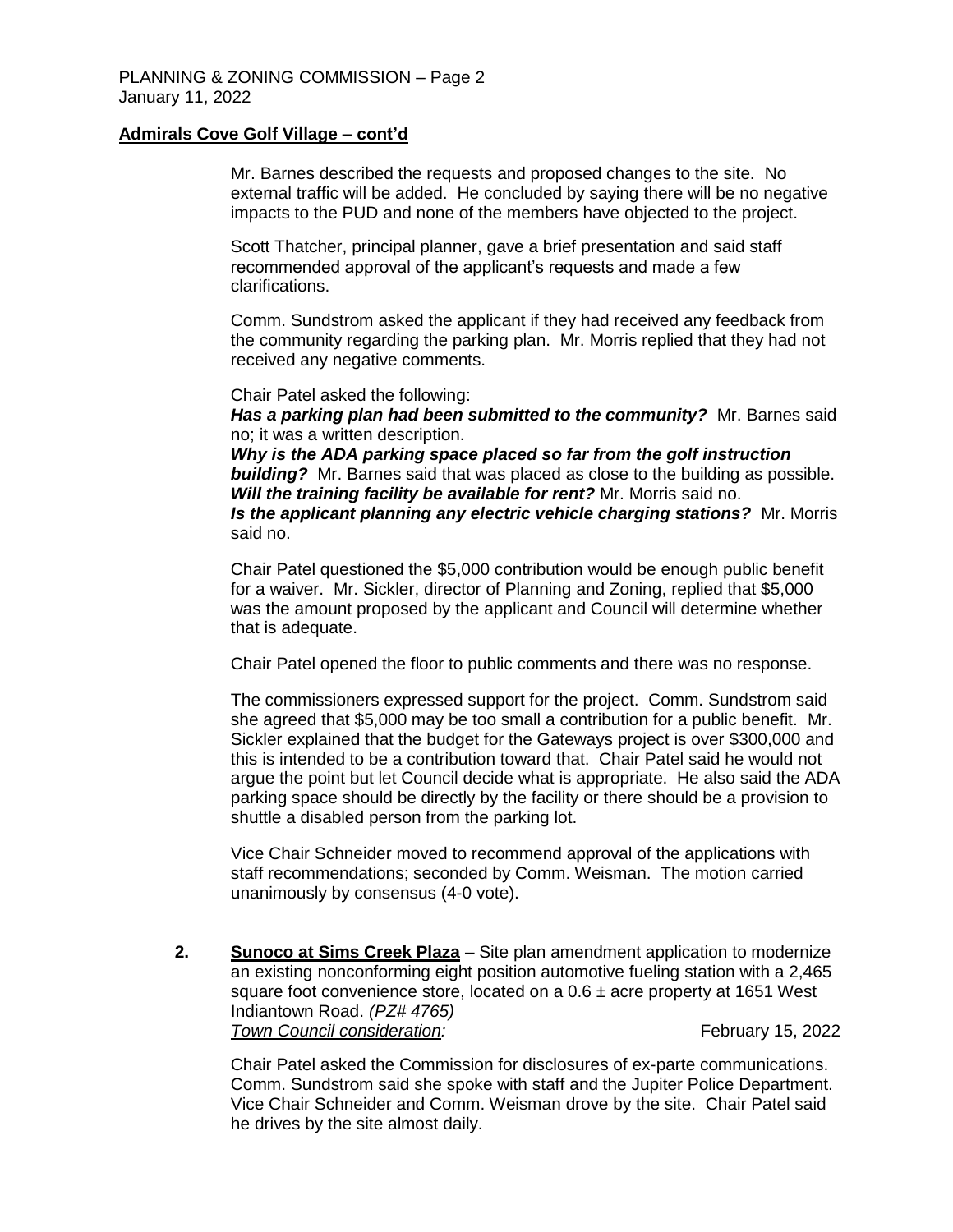#### **Sunoco at Sims Creek Plaza – cont'd**

Don Hearing of Cotleur Hearing spoke on behalf of the applicant, MacMillan Real Estate, LLC. He noted that Danny Alonso, principal of MacMillan Real Estate, was present.

Mr. Hearing gave a PowerPoint presentation which summarized the history of the site and the applicant's requests. The applicant proposed a number of improvements including a 10% increase in greenspace without any increase in density or intensity. Mr. Hearing concluded by saying the applicant was in agreement with the conditions of approval except for Conditions 4 and 5a which require removal of the driveway to Indiantown Road. The property owner, Michael Janoura, also would not agree to remove the access driveway.

Peter Begovich, senior planner, stated that staff recommended approval with the conditions listed in Exhibit 1. The architecture would be compatible with the plaza and the Center Street/Maplewood Drive architectural requirements. The proposal would be a significant enhancement. Staff recommended closing the driveway to Indiantown Road because the Comprehensive Plan has a policy to encourage limitation of vehicular access points along Indiantown Road. Similarly, the strategic plan encourages reducing conflicts between vehicles, cyclists and pedestrians.

Comm. Sundstrom asked what the turning radius would be like for larger vehicles if the access to Indiantown Road was closed. Mr. Begovich said the applicant would reconfigure the driveway to make turning easier.

Vice Chair Schneider said she understood the desire to reduce pedestrian/vehicle conflicts but this is a gas station so it attracts cars. She asked if leaving the driveway open wouldn't allow for cars to move more easily and thus reduce conflicts. Mr. Sickler cited other gas stations in Jupiter that were successful but had no direct access or only side access.

Chair Patel suggested moving the parking for the vacuum and air to a location other than by the dumpster. Mr. Hearing was agreeable as long the parking requirement would be met. Chair Patel suggested leaving the Indiantown Road access open but having a plan to close it during emergencies, such as hurricanes, to prevent backups on Indiantown Road.

Chair Patel opened the floor to public comment and there was no response.

Comm. Weisman said he liked the project and supported keeping the Indiantown Road driveway open.

Vice Chair Schneider agreed and said this shopping center is a good example of modernization while still keeping the character of Jupiter.

Comm. Sundstrom said the project is beautiful and agreed that it was not appropriate to close the access drive for a modernization.

Chair Patel said it is a fantastic project. He said the driveway should stay open but there should be a plan to close the access in times of emergencies.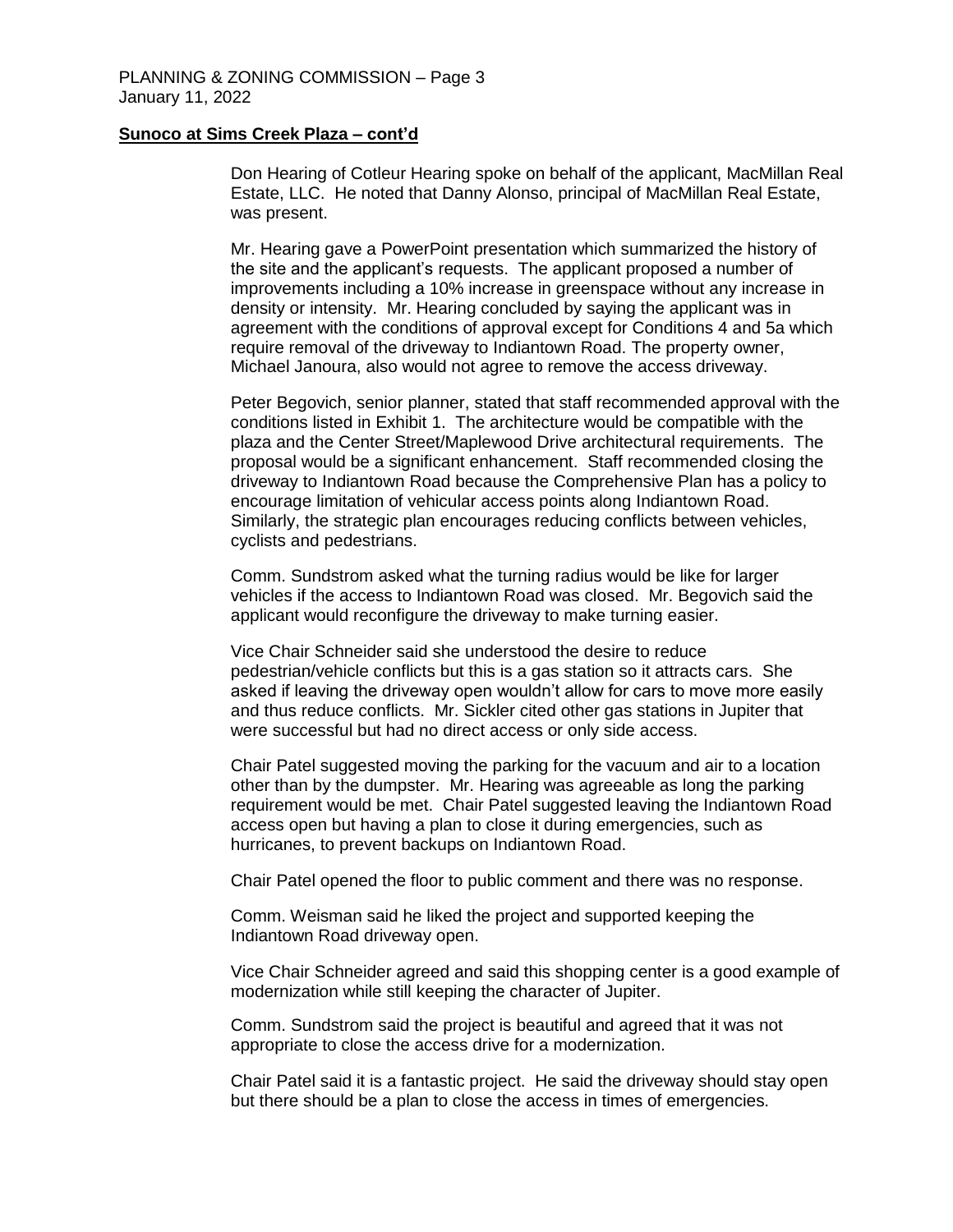## **Sunoco at Sims Creek Plaza – cont'd**

Comm. Sundstrom moved to recommend approval with the exception of Conditions 4 and 5a; seconded by Vice Chair Schneider. The Commission was polled and the motion carried unanimously (4-0 vote).

 $Sundstrom - Y$  Weisman – Y Schneider – Y Patel - Y

**3. Town Hall Building and Town Green** – Special Exception and Site Plan amendment applications to construct a new Town Hall building, community greenspace and parking lots, on a 22.5± acre property, located at 210 Military Trail on the southwest corner of Indiantown Road and Military Trail. *(PZ# 4976, 4956)*  **Town Council consideration:** Town Tebruary 1, 2022

Chair Patel asked the Commission for disclosures of ex-parte communications. Chair Patel and Vice Chair Schneider said they communicated with staff. Comms. Weisman and Sundstrom had nothing to disclosure.

Rob Castrovinci, principal with Song and Associates, gave a PowerPoint presentation and reviewed the history of the project and different configurations that had been considered. He discussed the proposed architectural elements and said he did not object to any of staff's recommendations regarding the site plan.

Garret Watson, principal planner, said that staff recommended approval of the project with the conditions listed in Exhibit 1. He reviewed the major conditions including working with staff on plans for the Town Green and creating an employee memorial area for the memorial trees currently on the property. He noted that Michael Villella, the Town's chief financial officer, was present and acting as project manager.

Comm. Weisman asked for comment on the letter sent from Emily O'Mahoney, a member of the Environmental Task Force, related to the Town obtaining a green certification of the proposed building. Mr. Castrovinci said they plan to use energy efficient materials to create a sustainable building but not to pursue formal accreditation. Vice Chair Schneider asked about the cost of certification and Mr. Villella said probably \$100,000.

Vice Chair Schneider asked about the cost of the various staff proposals such as moving trees. Mr. Villella said the Town is working with Kaufman Lynn on the costs, but noted that they should be within the project budget.

Vice Chair Schneider suggested more shade be provided at the front of the building where the renderings show mostly hardscape. Mr. Castrovinci said the intent was to provide a space where a stage could be set up to extend events on the green. Vice Chair Schneider asked why the green was going to be a lawn rather than drought-resistant plants and Mr. Watson replied that it had not yet been decided.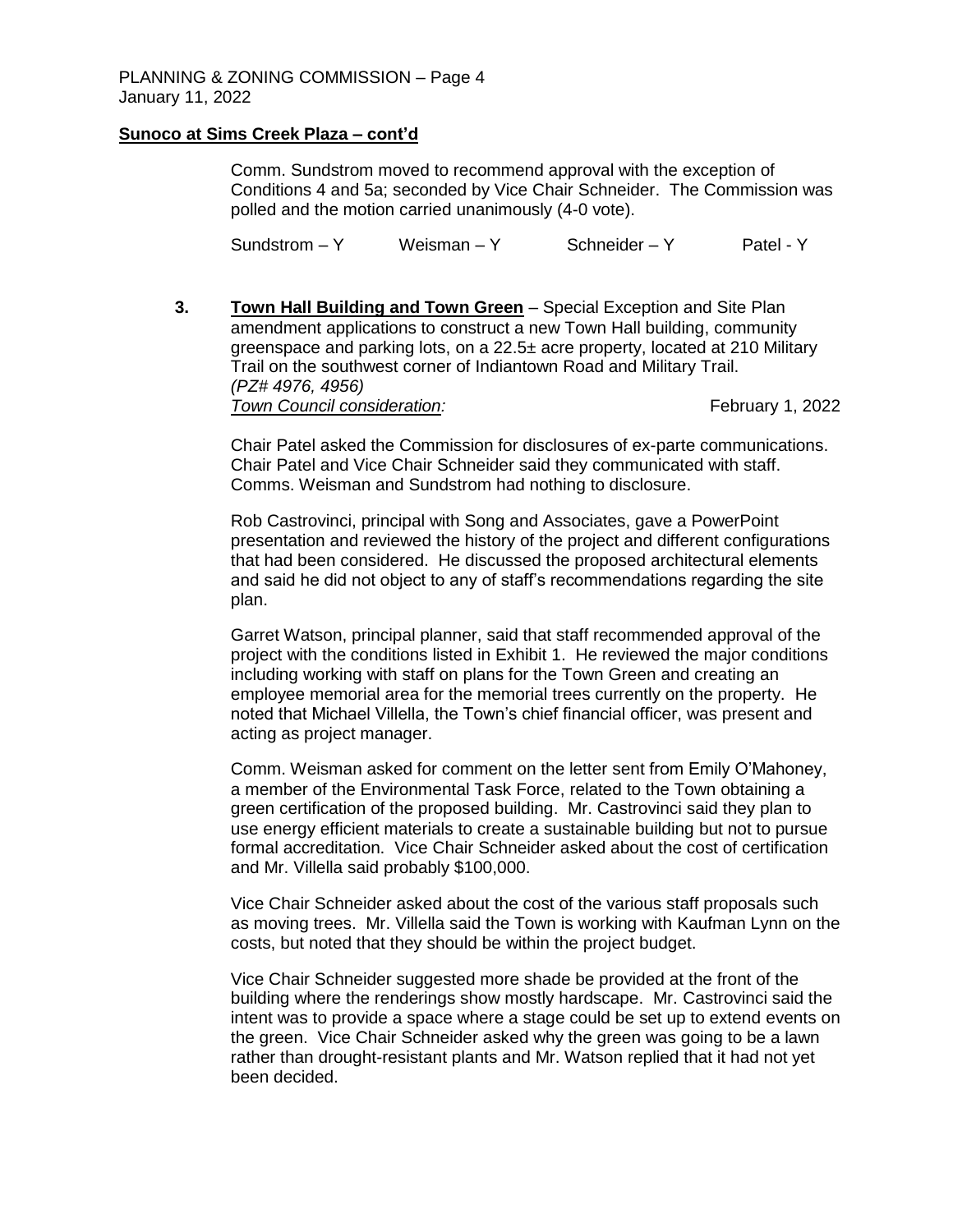#### **Town Hall Building and Town Green**

Comm. Sundstrom said that if the parking extends out near Military Trail as proposed, people will cut through the green to get to the building. She asked if staff had considered footpaths or trails. Mr. Watson said those were excellent suggestions and staff would continue to look at pedestrian options.

Chair Patel said that, in his opinion, the green should be repositioned perpendicular along Military Trail. This would move parking closer to the building and provide a more pleasing sight from Military Trail. He said Town Hall is used every day and parking should be convenient. Mr. Villella noted that the current layout was the result of Town Council feedback. Chair Patel asked if the plan was still changeable and Mr. Castrovinci said yes.

Chair Patel asked if the extra parking that is not required by Code could be pervious spaces and Mr. Sickler said yes. Chair Patel said it didn't seem like there would be enough electric vehicle charging stations. Mr. Watson said staff would look into that. Chair Patel said he agreed with Vice Chair Schneider that there should be more trees around Town Hall and suggested placing the memorial trees there.

Comm. Weisman agreed that turning the Town green 90 degrees would make a lot of sense. He asked how long buildout would take and Mr. Villella said 12 to 14 months. Comm. Weisman liked the project and said it was excellent in meeting some of the Comprehensive Plan goals.

Vice Chair Schneider asked what the hurricane rating of the building would be and Mr. Castrovinci said it would be built to withstand 180 mph winds. Vice Chair Schneider questioned whether the two-story glass atrium was a good idea from security and cost standpoints. Mr. Castrovinci said it is important for the architecture and to provide natural light. The glass will be impact resistant and there will be coatings on the windows to limit solar heat gain.

Chair Patel opened the floor to public comment and there was no response.

Comm. Weisman liked the project and said that it would better Jupiter.

Vice Chair Schneider had concerns about the site plan since so many changes were planned and there wasn't a plan for the Town green. She noted that the current cost projection was \$22 million and said that amount could balloon over time. She was uncomfortable making a recommendation to Council when she did not have all the information.

Comm. Sundstrom said she was frustrated with not having the plans for the green and was sensitive to the cost of the project.

Chair Patel was comfortable with the special exception application but said there wasn't enough information to recommend approval of the site plan. His concerns were:

*Town green* – moving the green would improve parking and traffic flow; *Parking* – extra parking should be made pervious; and

*Vehicle charging stations* – staff should reevaluate the number proposed.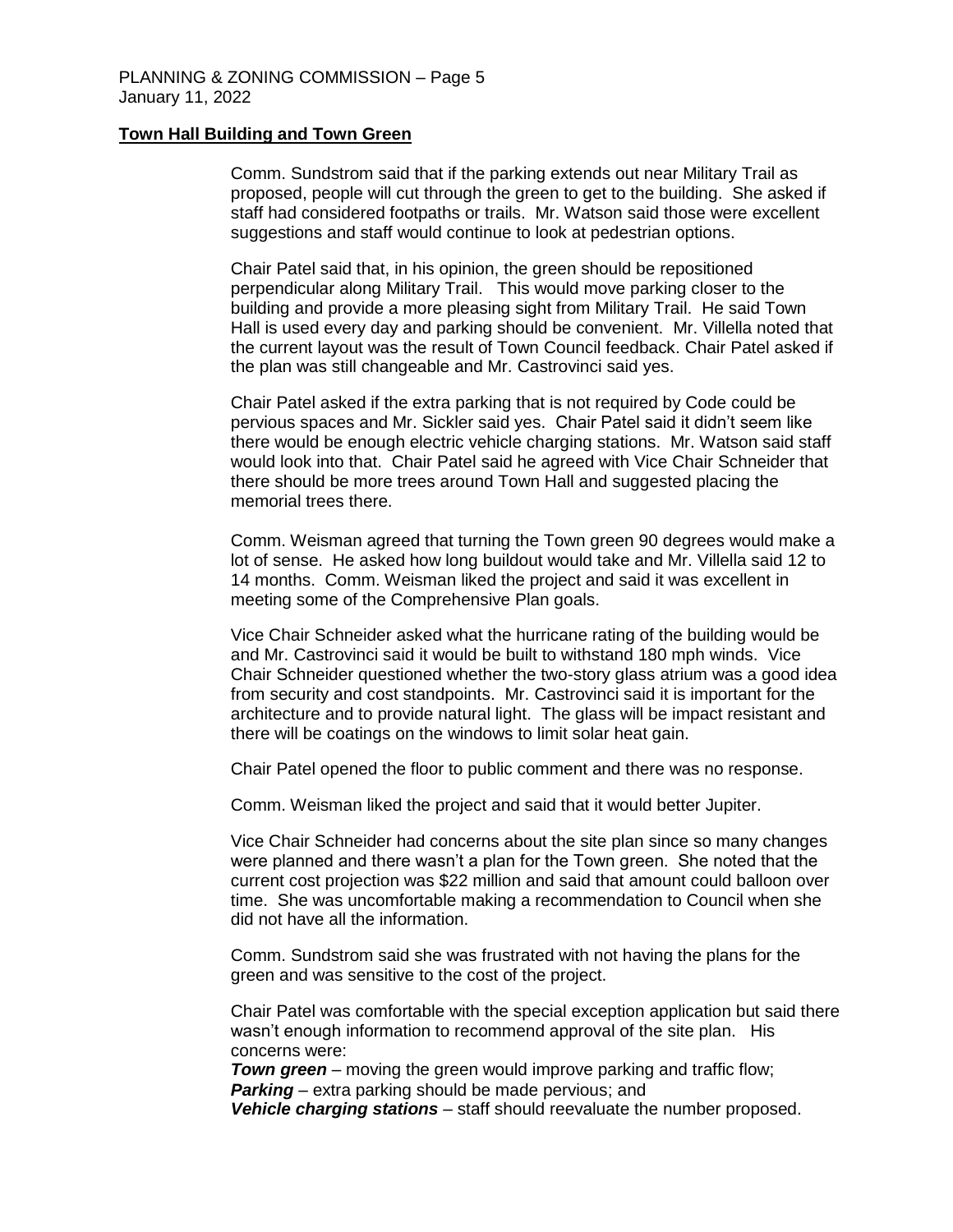## **Town Hall Building and Town Green – cont'd**

Mr. Villella said there is a lot of work that needs to be done with the Town green but the Town Hall building is a Council priority and needs to be moved along. Chair Patel noted that the Town green is part of the site plan on which the Commission was commenting. Vice Chair Schneider suggested making a recommendation on the special exception and continuing the site plan to a later date.

Mr. Baird suggested a condition for the green to come back to the Planning and Zoning Commission for comment. He then suggested that the motion be for approval of the special exception, approval of the site plan with staff conditions, and an additional condition for the plan for the green to come back to the Commission for further consideration.

Comm. Weisman said "so moved". The motion died for lack of a second.

Vice Chair Schneider asked if the Commission would be able to comment on the parking and layout of drive-aisles if a new plan for the green were to come back. Mr. Sickler suggested adding a condition for the location and orientation to be reevaluated and the programming, design and plantings within the green to come back to the Commission for review and Town Council approval.

Chair Patel wanted conditions added for excess parking to be pervious and to add trees around Town Hall. He asked that staff make a note to reevaluate the electric vehicle charging station plan.

Vice Chair Schneider moved to approve the special exception; seconded by Comm. Weisman. The Commission agreed unanimously by consensus (4-0 vote).

Vice Chair Schneider moved to approve the site plan with the conditions of approval and the following additions:

- Reevaluate the southeast quadrant of the Town Hall complex including the Town green and location of the Town Green; and to have that come back for Planning and Zoning consideration;
- Increase the shade trees or shade structures around Town Hall; and
- Increase the pervious spaces around Town Hall.

Comm. Sundstrom seconded the motion.

The motion carried unanimously by consensus (4-0 vote).

#### **ANNOUNCEMENT:**

Mr. Sickler said the March Planning and Zoning meeting will be rescheduled so that it doesn't coincide with election day.